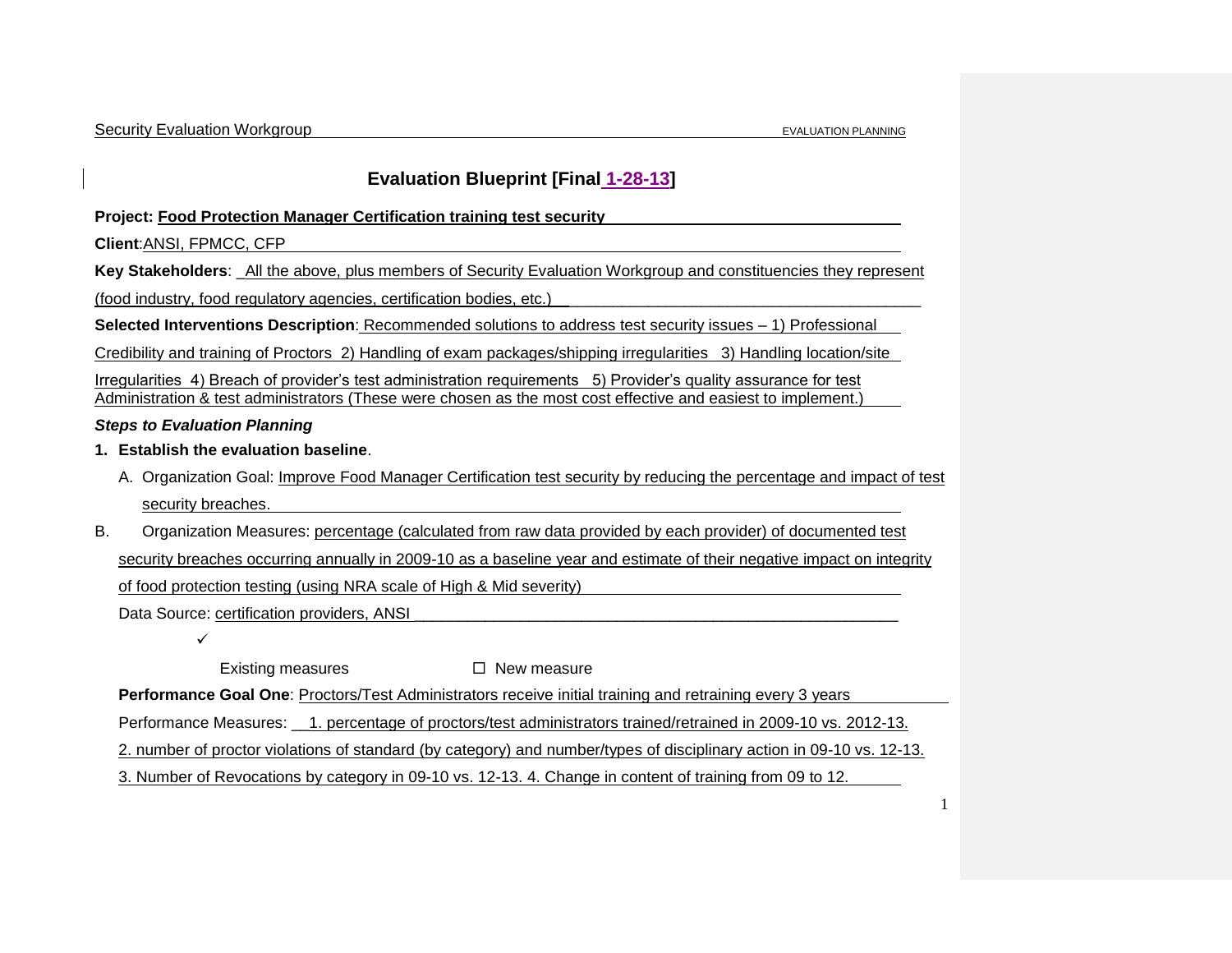| <b>Security Evaluation Workgroup</b>                                                                                   | <b>EVALUATION PLANNING</b>                      |
|------------------------------------------------------------------------------------------------------------------------|-------------------------------------------------|
|                                                                                                                        |                                                 |
| Data Source: _ certification providers                                                                                 |                                                 |
| $\sqrt{ }$ Existing measures (violations, revocations)                                                                 | $\sqrt{}$ New measure (training)                |
| Performance Goal Two: Reduce exam packaging and shipping irregularities                                                |                                                 |
| Performance Measures: Number of lost exam booklets, # of lost completed answer sheets, causes of losses/missing        |                                                 |
| items by category                                                                                                      |                                                 |
| Data Source: certification providers                                                                                   |                                                 |
| $\sqrt{\phantom{a}}$ Existing measures<br>$\Box$ New measures                                                          |                                                 |
| Performance Goal Three: Reduce test site irregularities                                                                |                                                 |
| Performance Measure: Percentage of test site irregularities, causes of test site irregularities broken down by test    |                                                 |
| administration type (onsite, online, test center, etc.)                                                                |                                                 |
| Data Sources: certification providers, test examinee survey, internal audit results, exam location checklists (from    |                                                 |
| proctor)                                                                                                               |                                                 |
| $\sqrt{}$ Existing measure (location checklist)                                                                        | $\sqrt{}$ New measures (survey, internal audit) |
| Performance Goal Four: Reduce test administration irregularities                                                       |                                                 |
| Performance Measures: 1. Percentage of violations related to test administration irregularities (breach of protocols,  |                                                 |
| cheating), 2.causes of violations by category, 3. # exam versions available at any one time, 4. frequency of exam form |                                                 |
| revisions                                                                                                              |                                                 |
| Data Sources: certification providers, ANSI assessors, test examinees (hotline for # of violations, surveys)           |                                                 |
| $\sqrt{\phantom{a}}$ Existing measures<br>$\Box$ New measures                                                          |                                                 |
| Performance Goal Five: Improve test administration and administrator quality assurance                                 |                                                 |
| Performance Measures: 1. Number of documented management quality assurance systems and the components                  |                                                 |
| of the systems in place, 2. number of breaches of quality assurance system, 3. qualitative measures of what has been   |                                                 |
| implemented as of 2013 4. what corrective actions have been identified and implemented as a result of internal audits. |                                                 |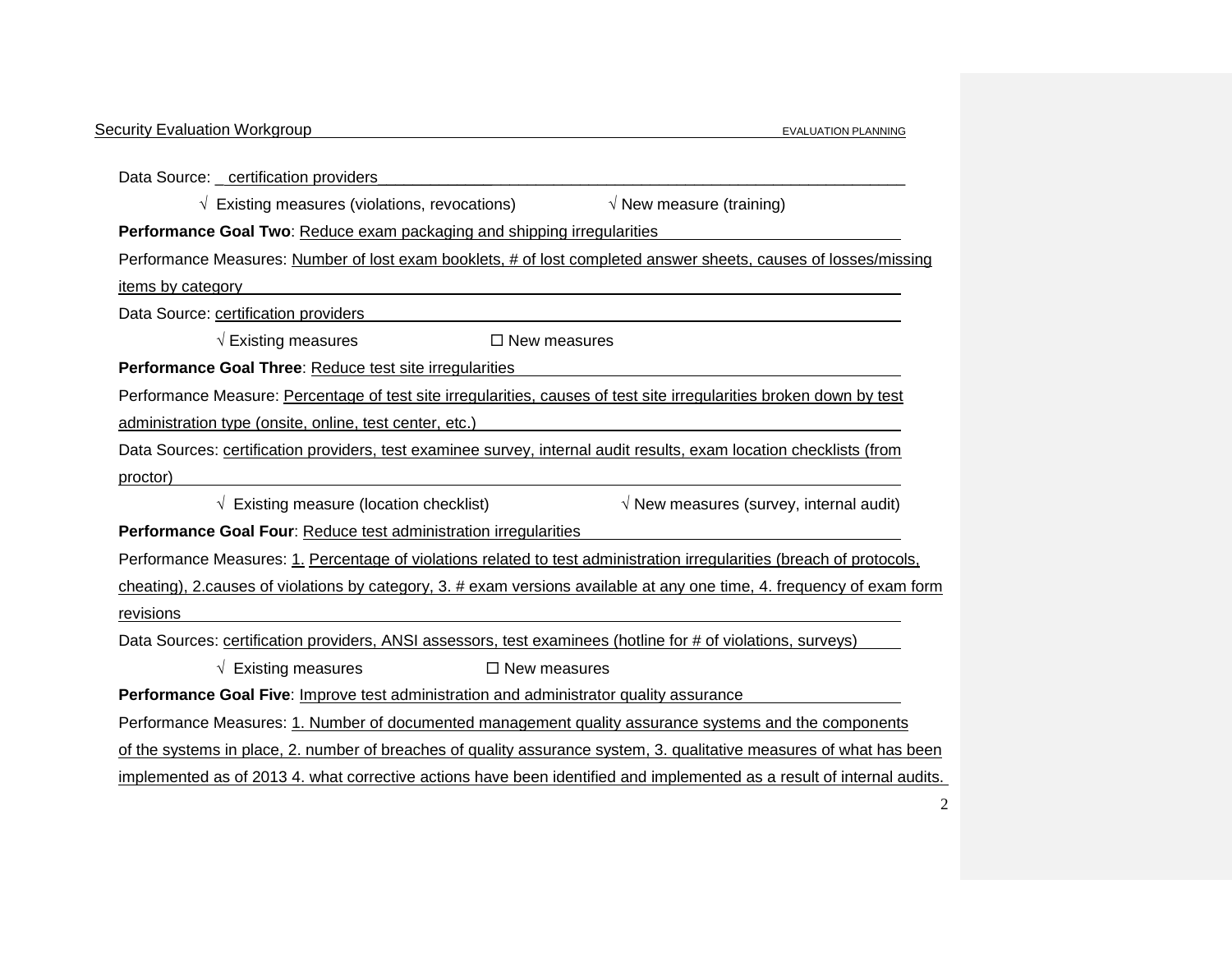Data Sources: certification providers (internal audit), ANSI assessors, document review of internal audit reports

Existing measure √ New measures

### **2. Create the evaluation design**.

- A. Evaluation question for organization goal: Do the five interventions adopted by FPMCC improve Food Manager certification test security as measured by the percentage and negative impact of test security breaches? (Executive summary – have we had a positive impact on test security?, which of the 5 interventions worked best/worst and recommendations for what else should be done to improve test security.)
- B. Evaluation questions for performance goals:

1) Do Proctors/Test Administrators receive training and retraining every 3 years as measured by the percentage of

Proctors and test administrators who attend training and retraining and successfully pass.

2) Is the number of exam packaging and shipping irregularities reduced as measured by the percentage and

causes of lost and missing exams/completed answer sheets?

3) Is the percentage of test site irregularities reduced as reported by certification providers and test examinees?

4) Is the percentage of test administration irregularities reduced as reported by certification providers, test

examinees and ANSI assessors?

5) Does having a management quality assurance system help to identify and implement corrective actions to improve test security?

C. Evaluation Design Model: Pre-Post Single Group Design. Pre will be based on July 1, 2009-June 30, 2010 as a baseline. Post will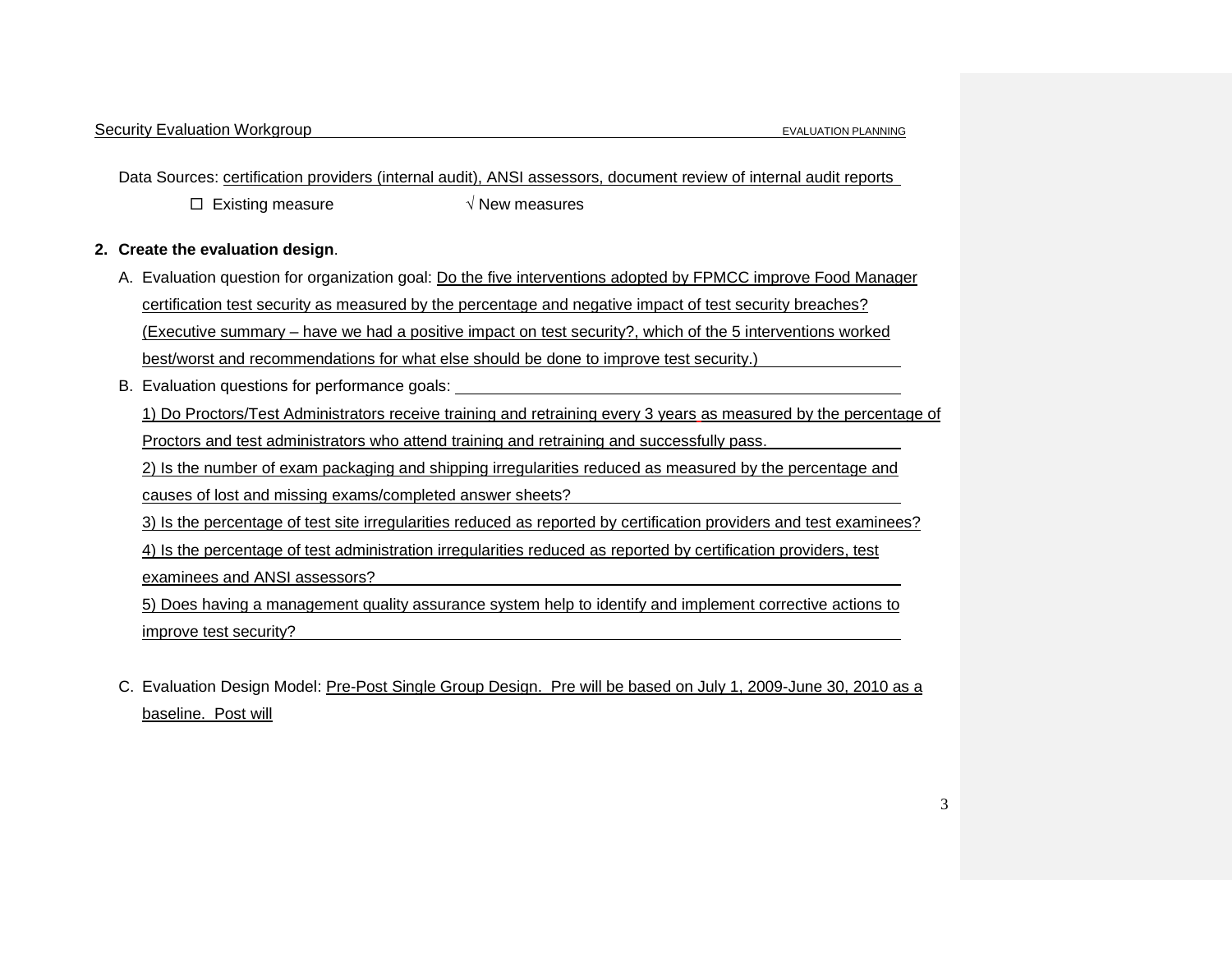be based on July 1, 2013-June 30, 2014 reporting. Pilot data to test the tools will be collected based on July 1, 2012-June 30, 2013. All data will be aggregated and reported as a single group summary, with no between-group (certification providers) analysis to avoid anti-trust problems.

M(measurement)1=7/2009-6/2010 Baseline, M2=7/2012-6/2013 Pilot Results, M3=7/2013-6/2014

T(treatments)=security interventions 1-5  $M1$  M2  $M2$  T M3 Final pre-post evaluation compares M1 to M3. M2 used for formative evaluation (fine-tune tools and data collection process).

D. Data collection methods: surveys of providers and test examinees, existing documentation of test security compiled by ANSI and certification providers

E. Evaluation tools – for M1, M2 and M3

X Surveys 1. Certification providers to report on baseline 2009-10 data and implementation of the 5 interventions (on ANSI-provided form to report 2012 results), 2. test examinees to report on test administration and test sites (generic survey incorporated into provider's current survey – Don to produce questions, each provider to implement in their own way, sample of 100 responses per provider for pilot data.)

 $\Box$  Focus group No

 $\Box$  Interview No

X Observation No new observation, but will access ANSI Assessor & Mystery Shopper observation data

X Document examination ANSI assessor reports of test security problems and their causes, Certification Bodies' reports/self-assessment of test security breaches and their causes

X Test/Assessment Data forensics Certification bodies' reports of item exposure, regional differences in security trends, misuse of items, response pattern analysis, cheat detection. Corrective actions taken to address documented cases of cheating.

# **3. Specify Data Analysis**

(Details will be included in appendices for reference)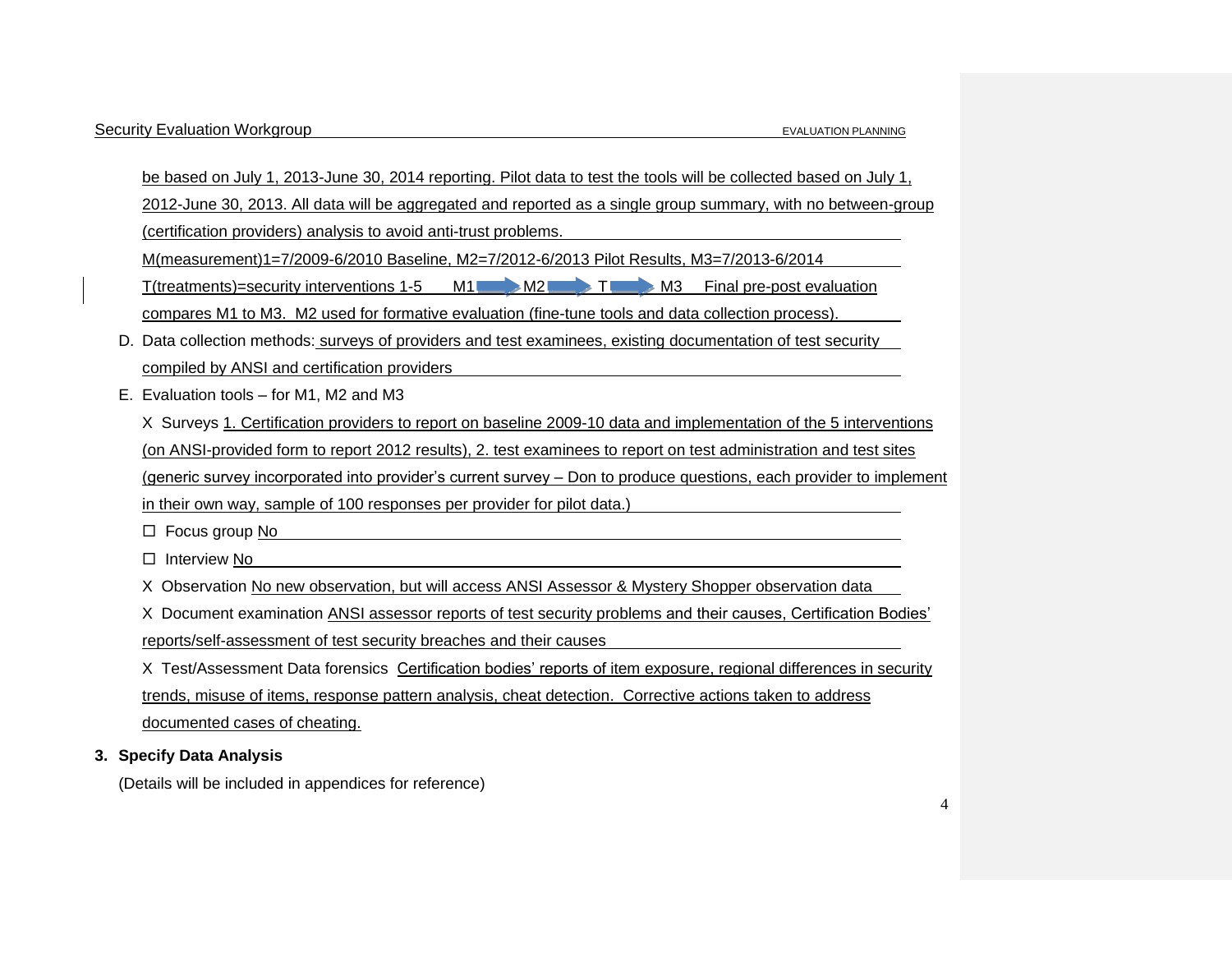- A. Quantitative Analysis Methods: Survey data: descriptive statistics (means, modes, standard deviation) correlations (5 interventions & organization/performance goals), statistical significance of interventions (inferential – Analysis of Variance (ANOVA), within-group comparison of pre-post data)
- B. Qualitative Analysis Methods: Document analysis: thematic, comparative (M1, M2 and M3). We should keep in mind that there may be an initial increase in reported security breaches due to greater attention to the problem – corrective actions and root cause analysis of breaches is very important to report.

## **4. Specify resource requirements**

Resource requirements needed to conduct an evaluation include:

Evaluator labor – Dr. Ford will devote approximately 12-15 days to this project

Provider labor – Certification Bodies will devote approximately 1-2 days to provide survey data

Examinee labor – Test examinees will devote approximately 5-10 minutes to provide post-exam survey data

FPMCC labor – Committee members will spend approximately 4-5 days in meetings and reviews of evaluation work

Computing resources – Dr. Ford will use his existing computer and software.

### **5. Create evaluation schedule**

 Schedule covers planning the evaluation, designing and developing it, implementing it, and conveying its results (see the following page for details).